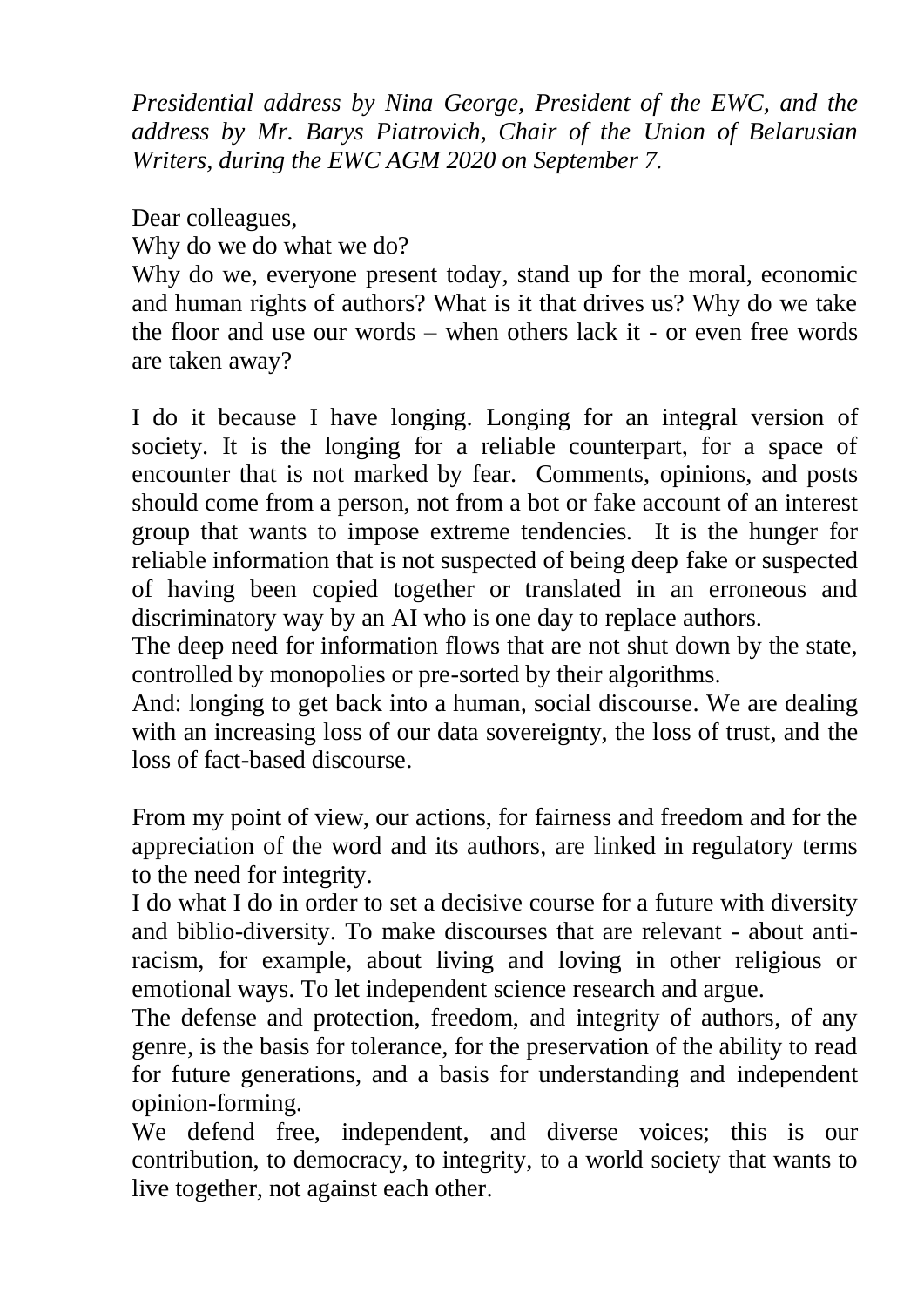And that is why I would now like to handover the word to the Chair of the Union of Belarusian Writers, Barys Piatrovich. Thank you, Barys, for being here today, please take the floor.

*Speech presented by Mr. Barys Piatrovich, Chair of the Union of Belarusian Writers, during the EWC AGM 2020 online on 07/09/2020.*

Dear colleagues, greetings from Belarus!

We are grateful to the EWC, dear Ms. Nina George and Ms. Myriam Diocaretz, for the support we received after sending our statements explaining the situation in Belarus. We thank everyone for the solidarity and support we received after the publication of our statement. We are excited that Europe and the world, thanks to your help too, have finally paid attention to our country and our people struggling for freedom, democracy, and the right to choose.

The brutal suppression of protesters on August 9-12 did not frighten people, as the authorities were hoping, but provoked even greater protest. As the riot police grabbed and severely beat most of the men, the main role was taken by the nice and brave Belarusian women. They came out on August 13 dressed in white and with flowers in their hands and inspired the already fading protest to continue. They were supported by factory workers and on August 16 at least 300,000 people showed up at the protests in Minsk, and about a million - all over Belarus. Protests continue daily to this day.

The specifics of the Belarusian protests are:

- There are almost no leaders, as possible organizers were arrested preventively before the election. And then, if anyone tried to, they were arrested immediately. Members of the Coordinating Council that led the protests, one of them is the Nobel laureate Svetlana Alexievich, are now facing criminal charges because ostensibly they attempted to seize power by force. By the way, no criminal cases have been initiated on the facts of beatings, tortures, and murders of protesters.

- the protests are absolutely peaceful: during the marches, not a single shop window was broken, not a single car was turned over, people marching wait for the green light to cross the street, and take off their shoes when they get on the benches to see better…

- The role of coordinators and organizers of the protests was taken over by social medias and Telegram channels.